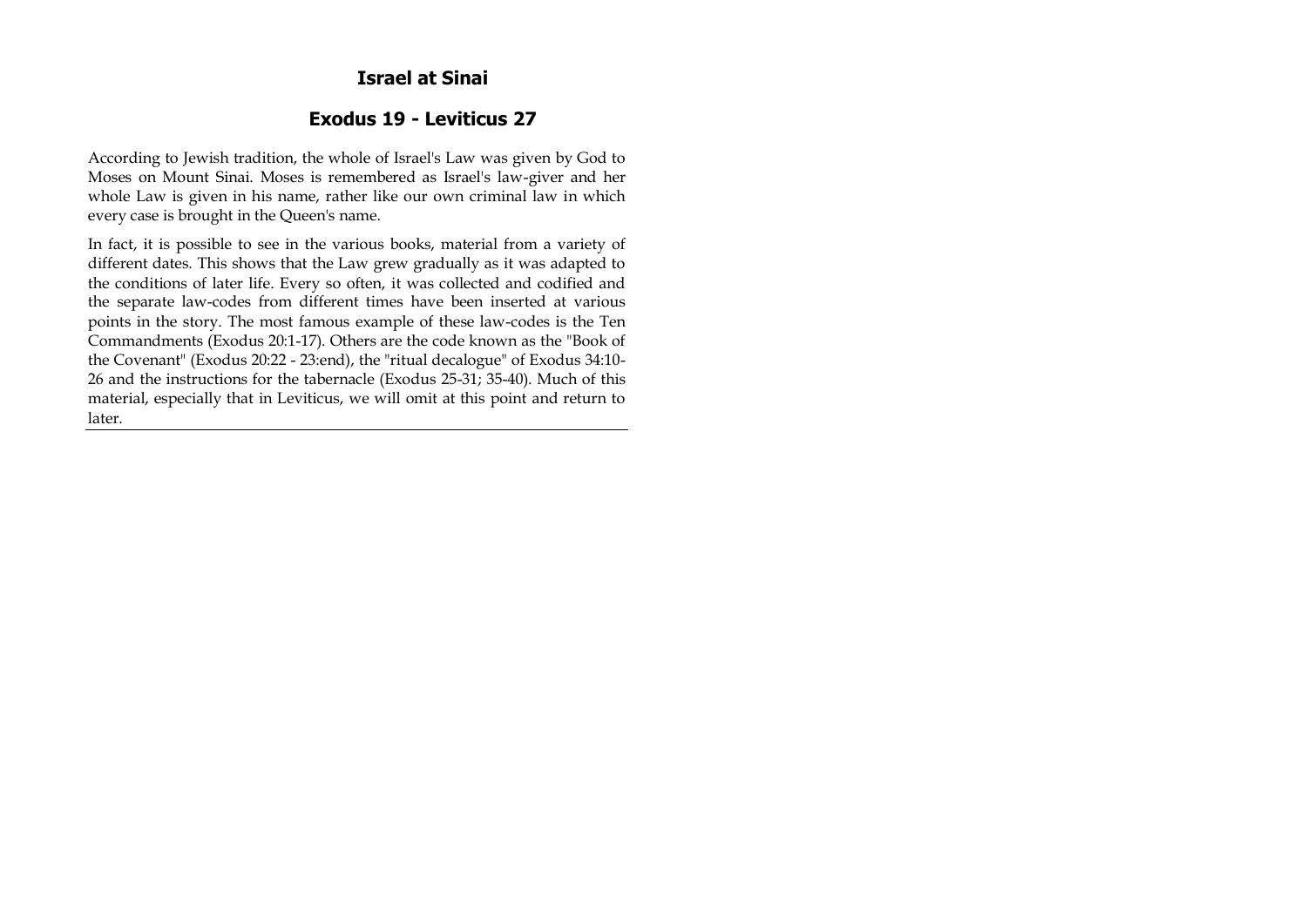**Day 24. Psalm 99; Exodus 19:1 - 20:21; 24:1-end**

### **God's Covenant with Israel**

#### **Psalm 99**

The greatness of God, the King.

#### **Exodus 19:1 - 20:21; 24:1-end**

These chapters are some of the most important in the whole of the Old Testament, preserving the record of the "covenant" between God and Israel. A covenant is an agreement implying a special commitment between the partners. In this covenant, God took the initiative by rescuing Israel from Egypt. He chose them as his special people and gave them both the land previously promised to Abraham and the Law. In response Israel was expected to keep the Law. This was not simply a set of obligations; the Law was to teach Israel the principles of harmonious social life. By keeping it, they would learn to live together in social harmony and prosperity ("shalom") and enjoy God's blessing. They would also demonstrate God's righteousness to all other peoples.

Because of the importance of this material, it has clearly been passed down in many different versions and the compilers have had to try to piece these versions together. This may be the reason for the several ascents and descents and the different versions as to who exactly it was who went up the mountain.

#### **Exodus 19**

Out of all the nations, God chose Israel for a special purpose: to be holy, that is separated to God for special use; to be priestly, a worshipping people; and to be a kingdom, under his rule as King (19:4-6). This was to be accomplished through Israel keeping the Law, a divinely inspired way of life, a gift of grace by which they will secure his blessing. In this way God's Kingdom was to be established on earth in the life of one particular people.

"Theophany", cloud, darkness, fire, thunder and trumpet are traditionally associated with the appearance of God (19:16-19; see Psalm 18:7-15; 97:1-5).

The presence of God means both holiness and danger (19:21-24). To come too close to God is dangerous and can result in death. There is to be a separation between God and the people. Later this was worked out in the elaborate ritual of sacrificial laws.

#### **Exodus 20:1-21**

The first three of the Ten Commandments deal with the duty of Israel to God, the last six with social life. In between comes the rule of the sabbath, in which the link between love for God and the right ordering of society is made concrete. A day set aside for God is also the day for rest, relaxation and enjoyment, both for master and servant.

Exclusive worship and the prohibition of idolatry set Israel apart from the surrounding nations with their many gods, each represented by its characteristic idol. Israel was to learn from the start that God is degraded by representation. The only representation he has given of himself is the Person of Jesus Christ.

Social cohesion is underpinned by the obligation to honour one's parents and a promise is given with this command that it will ensure "length of days" or stability of social life.

While the other laws address inner attitudes indirectly, the prohibition of covetousness addresses these directly. But covetousness is not merely an inner attitude. The foundation of Israel's economic life was to be contentment with what one had and generosity to those in need, the complete opposite of modern western economic life.

### **Exodus 24**

This is a very ancient text, and very much at odds with some of the later regulations which followed it. It is far less elaborate and the sacrifices of verse 5 are performed by "young men" rather than priests. It has been preserved because of its great importance, the record of the ratification of God's covenant with Israel. In its present context, the "Book of the Covenant" refers to the Laws of chapters 21 - 23, but these are a later addition. There is no clue to what the original "book" must have been.

From the first, blood is needed to set up the agreement. The blood of the sacrifice sets up partnership between God and the people. In the same way Jesus' death, symbolised by his blood, brings into effect the new covenant between God and all people (Matthew 26:27-28; Hebrews 7:18-end).

24:9-11 is a remarkable text and there is nothing quite like it anywhere else in the Old Testament. Normally, God remained hidden and the consequence of seeing him was death; but here 70 of the elders are brought up the mountain specifically to see him.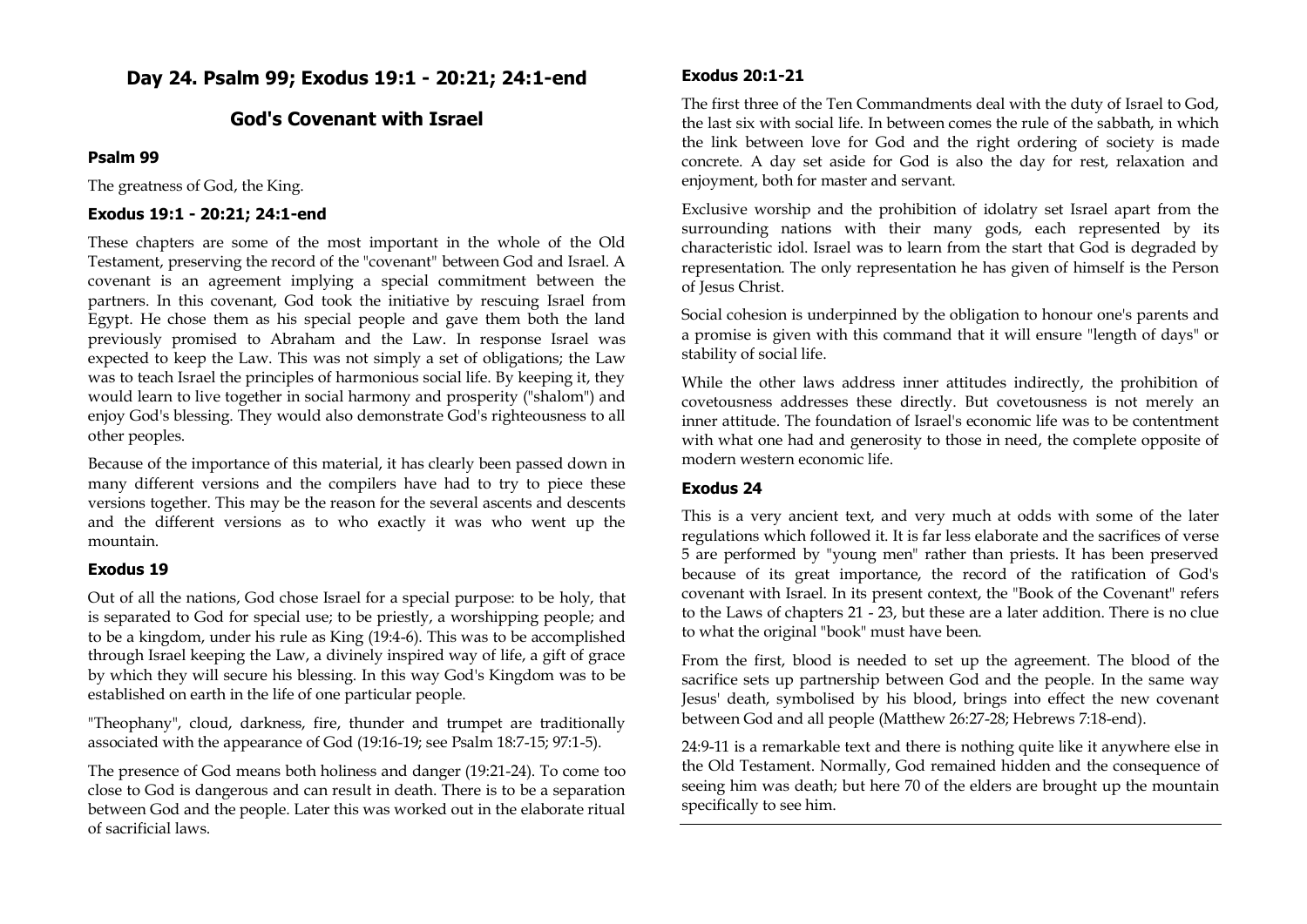# **Day 25. Psalm 19; Exodus 20:22 - 23:end**

# **"The Book of the Covenant"**

#### **Psalm 19**

The glory of God seen in the skies compared with the perfection of the revelation of God found in the Law.

#### **Exodus 20:22 - 23:end**

This is one of the oldest of Israel's collections of Laws. It is often known as the "Book of the Covenant" from the reference in 24:8, but it was almost certainly not the book read by Moses at the ceremony described in chapter 24. It is an ancient collection, probably dating from the early days of settlement in Canaan, when judges ruled (21:6; 22:8-9) and the Canaanites were still present in numbers (23:28-30). This means it is probably older than the Ten Commandments and there are early versions of the commandments scattered through it. It is also older than most of the ritual laws which follow. The altar of earth or undressed stones of 20:24-26 is much simpler than the elaborate altar of 27:1-8.

In a "burnt offering" (20:24) the whole animal was burned on the altar. This kind of sacrifice was seen as a kind of tribute or gift acknowledging God's sovereignty. In a "peace offering" or "sacrifice of well-being" part of the animal was burned, part went to the priest and the rest was eaten by the worshipper. In early times, this kind of sacrifice was a community celebration in which God was a participant.

Many of the laws are "case law", the kind of law which is built up over time on the basis of experience. The communal wisdom by which the laws were passed down was held by the elders of Israel's town and villages, who met in the town gate to decide disputes. Some of the laws require witnesses, such as those who testify about whether an ox has been in the habit of attacking people (21:29). Some cases required an oath, which might be made before the elders, or perhaps at the local shrine. The word translated "judges" by the N.I.V. in 21:6 and 22:8-9 is the Hebrew *elohim*, which means "God" or "the gods". R.S.V. translates "God" and G.N.B. "the place of worship." The judges to whom the people had to go to settle their disputes were based at the local shrines, so that to go to the judge *was* to go to God or the place of worship.

People are more important than property. The punishments for murder and related offences are greater than those for theft. In addition, extra emphasis

placed on the respect due to parents (21:15,17). Just as in most early agrarian societies, slavery was common. "Slaves" were mostly those who had had to sell themselves to pay their debts or whose parents had sold them (21:2,7). They did not have the same rights as free people, but they did enjoy protection under the law (21:2-11, 23:12).

The formula, "eye for eye, tooth for tooth," etc. is designed to *limit* the taking of revenge to no more than the original injury. This prevents a perpetual feud developing between families whose members are bound to avenge one another. The same reasoning lies behind the provision of a place of refuge in the case of accidental homicide (21:13). Whenever someone was killed family members were bound to avenge the death. This meant that some way was needed of protecting the innocent. This is further developed in the cities of refuge of Numbers 35, Deuteronomy 19 and Joshua 20.

The laws were to be understood within the framework of God's covenant with Israel. The covenant clearly implies the spirit in which they are to be kept: a spirit of compassion and generosity (22:26-27, 23:2-5). To be God's chosen people requires of Israel a distinctive way of ordering their common life. If they live in this way, God promises to bless them and make them prosperous (23:20-end).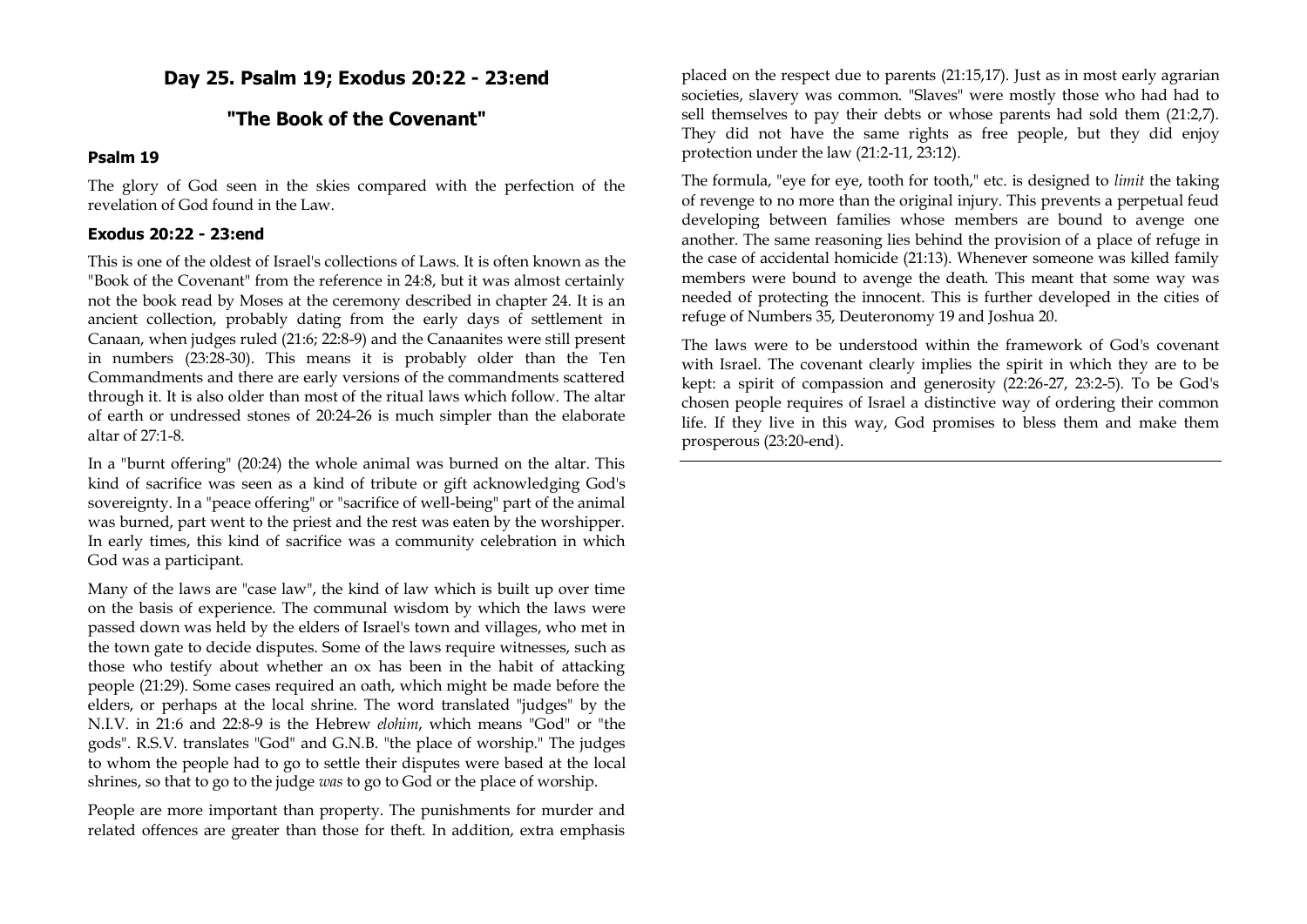**Day 26. Psalm 78:32-39; Exodus 32 - 34**

### **The Golden Calf**

#### **Psalm 78:32-39**

The people of Israel remember their unfaithfulness in the desert.

### **Exodus 32 - 34**

There are clear indications that in an earlier version of Exodus chapter 32 followed immediately after chapter 24. 31.28 is a linking verse, explaining the origin of the tablets of stone that Moses breaks in 32:19. He also comes down the mountain with Joshua, who had gone up with him in 24:13. These important chapters explore the theme of Israel's unfaithfulness and tackle the question of how a holy God was able to be "present" to a sinful people.

### **Exodus 32**

Despite their miraculous deliverance from Egypt and the spectacular appearance of God on Mount Sinai, the Israelites are quick to shrug off the responsibility of God's chosen people and choose other gods which suit them better. This passage shows us how seriously God sees it when we turn away from him. It declares in the starkest terms that the call to give him our exclusive loyalty and worship is more important than life or death (see Daniel 3:16-18; Matthew 10:28,34-39).

Part of the role of God's servants is to intercede for those who turn away from him (see Genesis 18). Here Moses intercedes for the people to the extent of offering his life in exchange for theirs (32:31-32). The anger he feels when he sees the rebellion of Israel with his own eyes is a reflection of God's anger (32:19-20). But does he really change God's mind (32:14)? It is part of the mystery of prayer that God accomplishes his purpose through human will and intercession. If there had been no Moses to intercede, we can be sure that Israel would not have made it to the promised land.

The result of sin is death, and plague breaks out in the camp. On the other hand, in this moment of crisis, the Levites respond by giving God their highest loyalty, even at the cost of the lives of their own families. By this sacrifice they set themselves apart for God's service (32:29).

# **Exodus 33**

In the aftermath of the golden calf, this chapter emphasises the danger of God's presence. Because of the sin of Israel, God cannot travel among his people (33:3-5). Yet if God is not with his people, they have no protection and there is nothing special about them. The remainder of the chapter wrestles with this problem.

33:7-11 introduces the "tent of meeting", where God meets with Moses. This is outside the camp, emphasising the distance God now has to keep. The much later "tabernacle" tradition, which begins in chapter 25, places the tent in the centre of the camp, but there the people are protected from God's presence by the elaborate sacrificial ritual.

In 33:14, God promises not himself but his "Presence". This is to be understood not as the being of God himself, but an aspect of him; or perhaps as an angelic representation of him. He can be with Israel only at one remove.

Moses himself cannot see God's "face" but only his "glory". These are two more representations of God, of which one is more direct than the other. In this elusive use of words, the writers are trying to convey the essential mystery of God. To see the "face" of God is taboo (Genesis 32:29-30). Yet in Jesus his face is revealed (2 Corinthians 4:6).

### **Genesis 34**

Finally, the covenant is remade. As in the days of Noah, when God promised to overlook the sin of mankind and gave them ordinances to live by, here God overlooks his people's sin and gives them the Law. God is both righteous and merciful, so although human sin deserves punishment, his will is to have mercy (33:19; 34:6-7). These aspects of his character are both reflected and resolved in the death of Jesus on the cross, which explains how "overlooking" human sin is ultimately made possible by "forgiveness" (Romans 3:24-26).

34:10-28 include ten commandments, but all about festivals and sacrificial worship. They are known as the "ritual decalogue". These are what are referred to in 34:28.

Again, Moses stands between God and Israel as spokesman for God and intercessor for the people. Paul makes use of this story, and the elaborate theological ideas of chapters 33 and 34 in 2 Corinthians 3:7 - 4:6.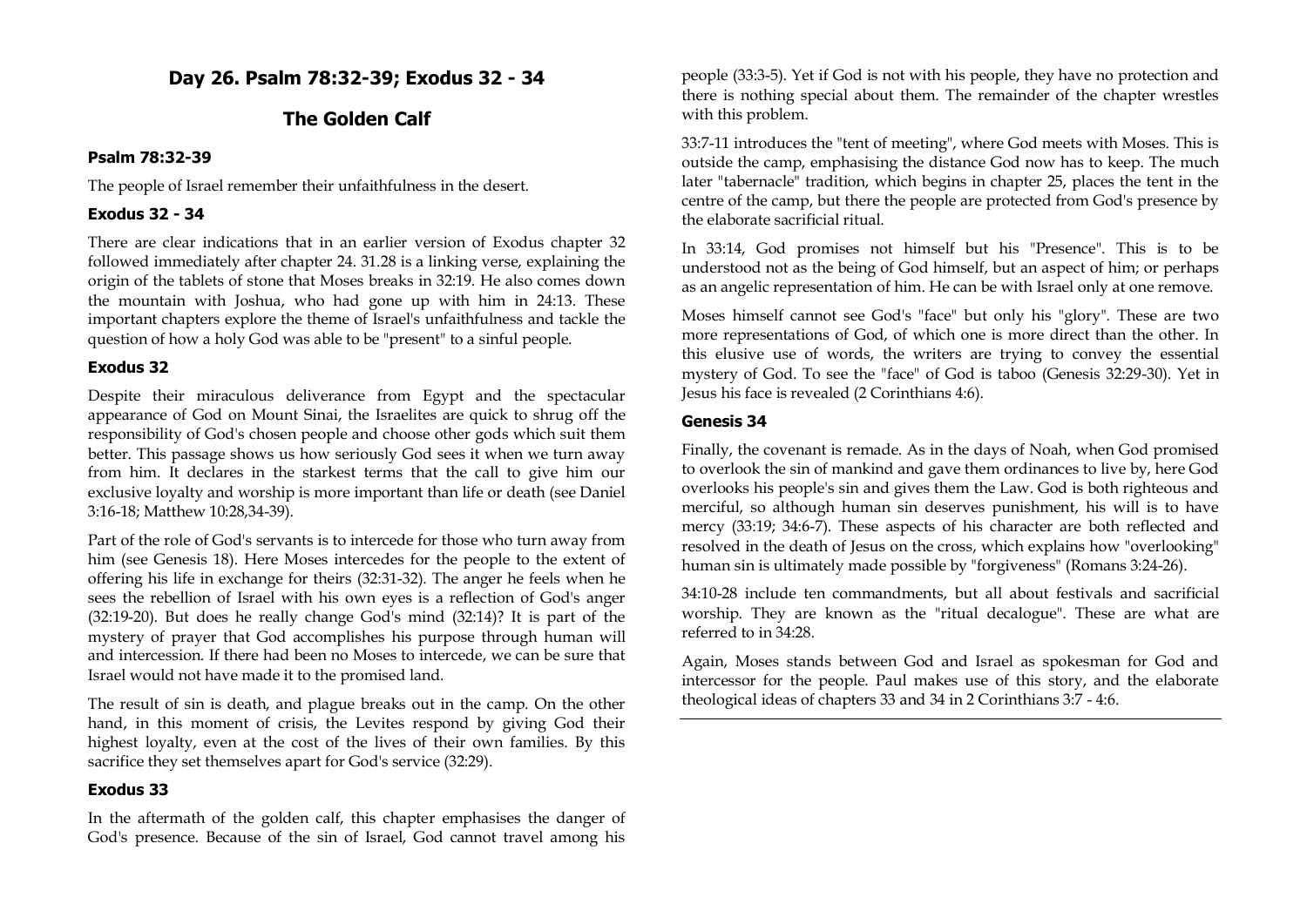On their journey through the desert, the Israelites' place of worship was a tent called the "tent of meeting". This was a simple structure pitched outside the camp, where people went to "enquire of the Lord" and where Moses met with God (Exodus 33:7-11; 34:34). It was carried into the promised land and pitched at Shiloh (Joshua 18:1).

The "tabernacle" which is described in chapters 25 to 28 is a much more elaborate structure. This description was probably written in the 6th or 5th century B.C. by the priests of the Second Temple, the one which was rebuilt after the return of Israel from exile in Babylon. The writers based their account on their knowledge of the "tent of meeting" and of Solomon's Temple. The tabernacle is half the size of Solomon's Temple. The tabernacle, the altar, the vestments and the rituals of consecration of the priests anticipate the much more fully developed system of worship of those later times. They do not match the descriptions of the earlier worship we will find in the books of Joshua, Judges, Samuel and Kings.

The priestly writers place the tabernacle not outside but in the centre of the camp (see Numbers 2:2), as an expression of God dwelling among his people (Exodus 25:8). The tabernacle must be made strictly according to the pattern shown to Moses on Sinai (25:9). The priests thought of the ritual Law as the revelation of the perfect system of worship. The arrangement of the tent and the requirements for worship within it are taken as a perfect expression of the holiness of God, hence the importance of minute observation of every detail of the ritual.

# **Day 27. Psalm 100; Exodus 25 - 27**

# **The Plan of the Tabernacle**

#### **Psalm 100**

A communal thanksgiving in which God's people approach to worship him.

#### **Exodus 25**

The description of the tabernacle proceeds from the centre outwards. It begins with the objects within the tabernacle itself, then describes the tent of the tabernacle and goes on to the outer court which surrounded the tent, in which stood the altar of burnt offering, immediately in front of the door of the tabernacle itself.

Numbers 10:33-36 tells us that the "ark" accompanied Israel on their travels in the desert. It contained the tablets of the Law or "Testimony" given to Moses on Mount Sinai (25:16). The placing of the Law within the ark at the centre of Israel's worship emphasises its holiness and perfection.

The "atonement cover" or "mercy seat" indicates the other function of the ark, as a throne of judgement where God met with his people. Both Isaiah and Ezekiel, in their visions of heaven, saw "cherubim" or winged figures, half animal half angel, surrounding God's throne (Isaiah 6:2; Ezekiel 1:5). In the ritual of the Day of Atonement, described in Leviticus 16, the high priest "made atonement" for the people by sprinkling the blood of the sacrificial offering on the mercy seat. By purifying it with blood, he ensured that God and his people remained "at one" and their sacrifices effective.

The "bread of the presence" (25:30) was placed before God and renewed each day.

The "menorah" or seven-branched candlestick (25:31) has become one of the principle symbols of the Jewish faith. Its function in the tabernacle is simply to give light inside the tent.

#### **Exodus 26**

The tent is divided into two parts, the "holy place" and the "most holy place." There is a "gradient" of increasing holiness toward the centre of the tabernacle. God dwells in the midst of his people but in perpetual darkness and may not be approached. Only the priests are allowed to enter the holy place; the rest of the people may only come into the court of the tabernacle.

#### **Exodus 27**

Inside the tent the objects are made or covered with gold; outside they are made or covered with bronze. The altar described here is a simplified version of that of the second Temple, but big enough for an ox to be burned whole upon it. Early altars were made of earth or stones (see Exodus 20:24-26).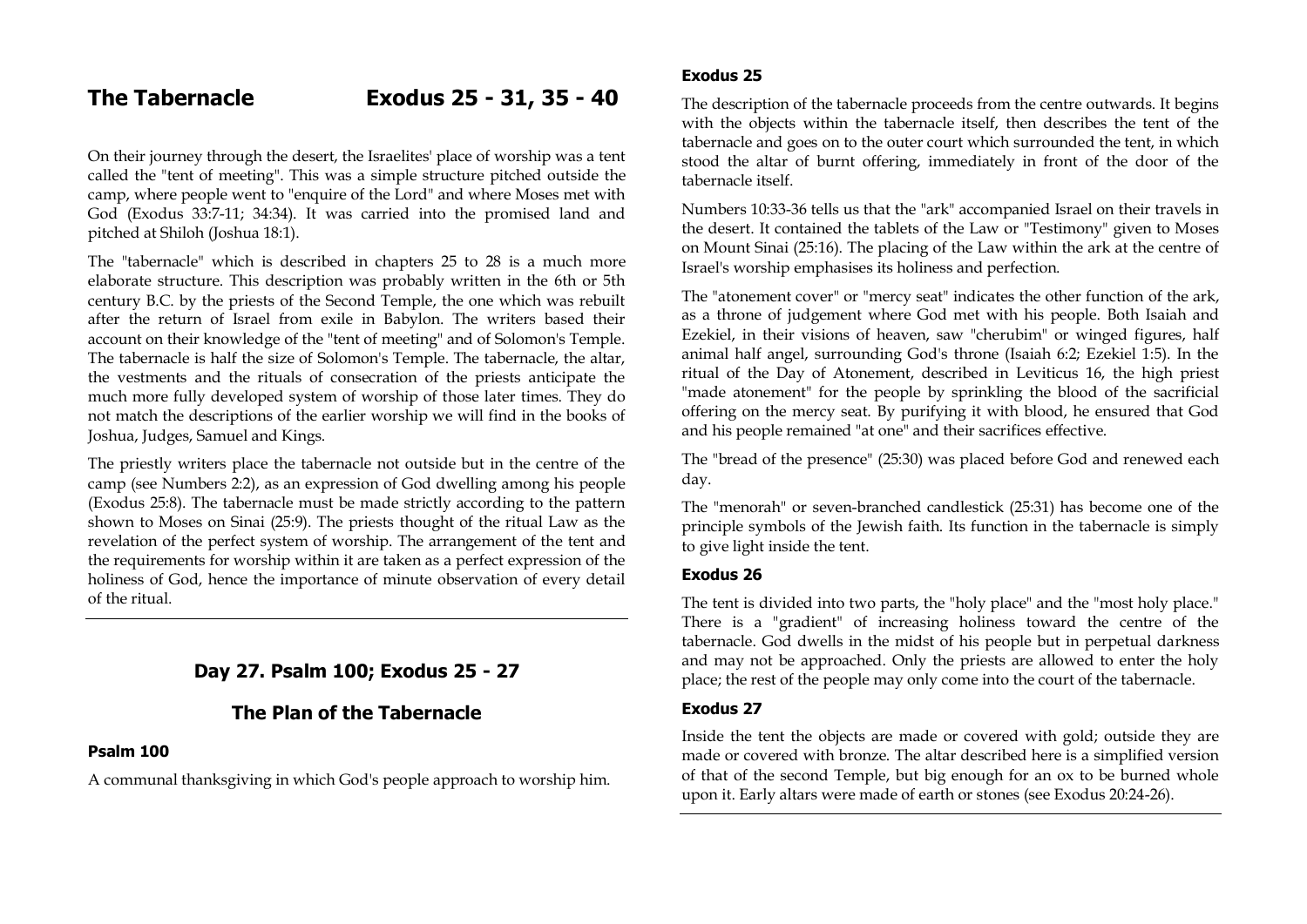**Day 28. Psalm 15; Exodus 28 - 30**

# **The Priests**

### **Psalm 15**

Real worship requires holiness of life, which springs from integrity of heart.

## **Exodus 28**

The garments of the high priest were worn for "dignity and honour" (28:2, R.S.V.: "glory and beauty"). Those of the other priests are listed in 28:39-end

The word "ephod" is a Hebrew word left untranslated because it is not certain exactly what this garment was. 1 Samuel 2:18 has Samuel wearing a linen ephod as a boy. In Judges 17:5 and 18:14 an ephod seems to be needed if there is to be a priest at the shrine. In 1 Samuel 22:18 the priests who are killed are described as those "who wore the linen ephod" but there is also a particular ephod, brought to David by Abiathar (1 Samuel 23:6) which is used for finding the Lord's will by means of the sacred lots, "Urim and Thummim" (see 1 Samuel 14:3,18-19,36-42; 23:6-12; 30:7-8). These may have been two stones attached to the ephod in some way. By the time Exodus 28 was written, and probably long before, the way these lots were used had been forgotten. The two onyx stones engraved with the names of Israelite tribes (28:9-12) may be a memory of them.

The priestly writer places the "Urim and Thummim" on the high priest's breastplate, along with twelve other precious stones bearing the names of the tribes. In this way the high priest bears the names of the tribes continually before the Lord as a kind of perpetual intercession (28:12,29).

The "plate" or "rosette" (28:36) is engraved with the words, "Holy to the Lord". Holiness here does not mean "good". The plate is a channel through which God takes up and removes human guilt. It is holy because it has been accepted by God and set apart to him. The same is true of the altar (29:36-37).

By bearing the names of the tribes of Israel engraved on the precious stones on his breastplate, the high priest makes continual intercession for them each time he appears before God. Intercession for all God's people is part of the ministry of Jesus as our high priest in heaven (Hebrews 4:14-16; 6:19-20; 10:19- 22; Romans 8:34; 1 John 2:1)

## **Exodus 29**

The procedure for the consecration of the priests is also described in Leviticus 8 and 9. First Aaron offers a bull for his own sins and that of his sons (29:10- 14). Next, he offers one of the rams as a tribute gift to God (29:15-18). The second ram is for his consecration as high priest (29:19-21) Following his consecration, Aaron offers God his portion of the ram (29:22-25). Last, by eating his own portion of the ram, he creates relationship between God and himself (29:31-34).

The regular duty of the priests is to offer the continual burnt offering (29:38- 45). It is through the sacrificial worship that God is present in the midst of his people.

## **Exodus 30**

This chapter continues with the other duties of the priests. Although it is to be placed inside the tabernacle, the incense altar (30:1-10) was not previously described.

Voluntary sacrifices, such as those described in Leviticus 1 - 3, would depend on the wealth of the person offering them. But the atonement money is the same for everyone. The ransom of a person's life, before God, is the same for all (see Genesis 9:4-6; Psalm 49:7-9; Mark 10:45)

Everything used in worship was to be consecrated with the special anointing oil, which was kept exclusively for this use. In Christian worship, the oil stands for the Holy Spirit, through whom alone we offer acceptable worship (John 4:23-24).

The holiness of God is reflected in the beauty and costliness of the materials used and regularity and precision of the rituals. Because Israel belonged to the Lord, they were in constant danger of death because of his holiness. These rituals kept the channels of communication open, enabling their sin to be forgiven.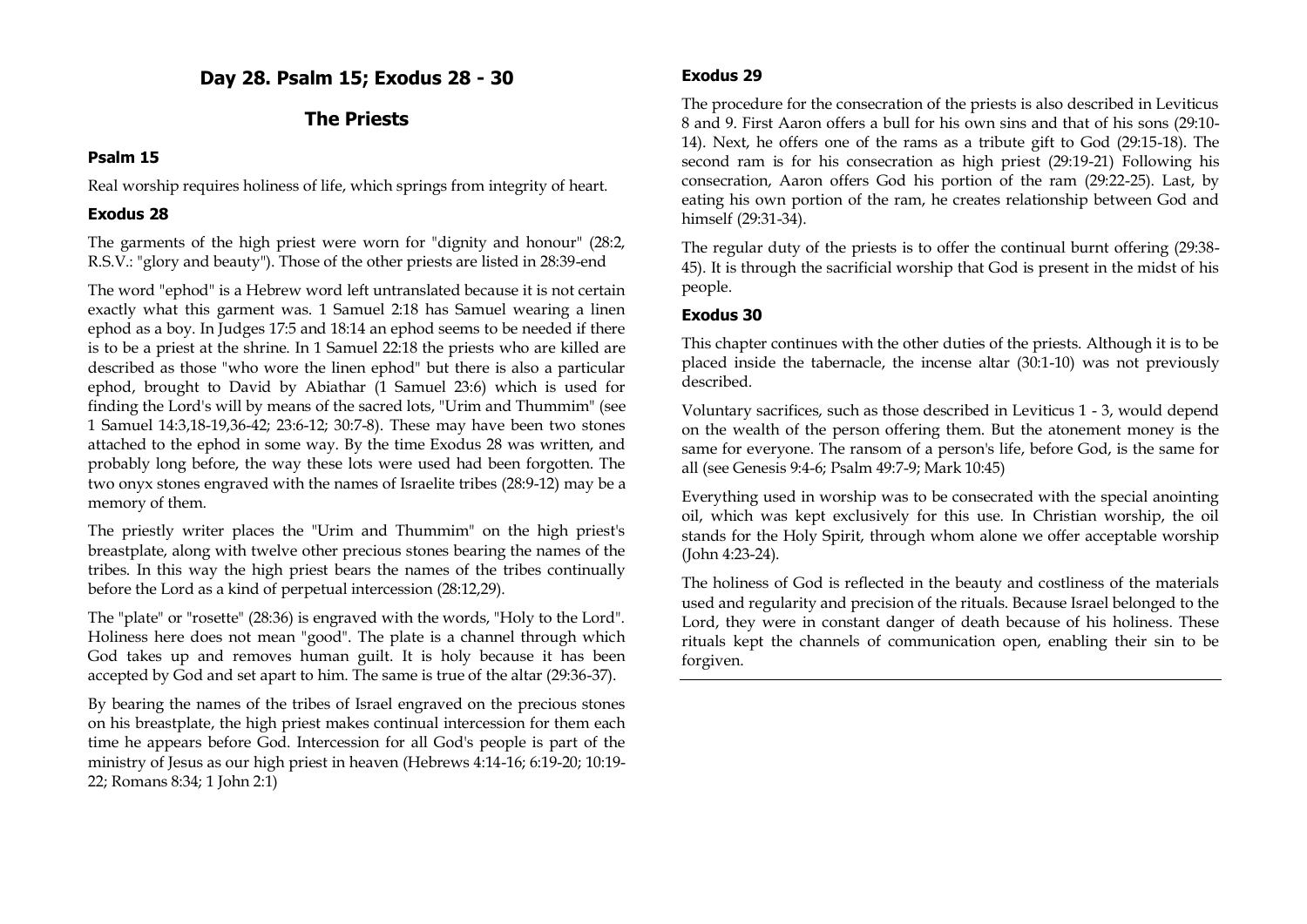**Day 29. Psalm 84; Exodus 31, 35 - 38**

## **Building the Tabernacle**

#### **Psalm 84**

A song for a pilgrimage expressing the yearning of the worshippers to know the presence of God at his place of worship. The valley of Baca (84:6-7) also means the "vale of weeping." Those whose hearts are set to worship God can also derive strength from sorrow. Verses 8 and 9 are a prayer for the king.

#### **Exodus 31; 35:1 - 36:7**

The tabernacle is to be better and more beautifully made than unaided human skill could achieve. It requires the special gifts of the Spirit of God on Bezalel and Oholiab, who are equipped both to make things themselves and to teach others (31:1-6; 35:34).

Natural skills are also offered and these are used under the direction of those specially gifted (36:2,8 etc.).

The work is to be done under the discipline of rest. No work on the tabernacle is to be carried out on the Sabbath. Otherwise its holiness in being set apart for God would be compromised. In fact, the Sabbath is to be the sign of the Sinai covenant (31:12-17; 35:1-3).

The costly materials and human skills needed for the tabernacle are given as free-will offerings, from those whose hearts are willing; there is no compulsion (35:5,21-22,29) and they are given so abundantly that the offering overflows and a halt has to be called (36:2-7).

#### **Exodus 36:8 - 38:end**

The detailed repetition of the plans for how the tabernacle was to be constructed implies that all God's instructions had been carried out in minute detail.

The quantities of precious metals listed in 38:24-end are 1,000 kg. of gold, 3,430 kg. of silver and 2,425 kg. of bronze. The number of the Israelites mentioned in 38:26 (603,550) is taken from the census, whose details are recorded in Numbers 1.

The whole passage offers a vision of worship "in Spirit and in truth" which is beautiful and acceptable. It is a response of obedience to God made according to his direction and inspired by the Holy Spirit. It uses both special divine gifts and natural gifts. It is offered from willing hearts and it overflows so that in the end more is given by individuals than can be included in the corporate offering.